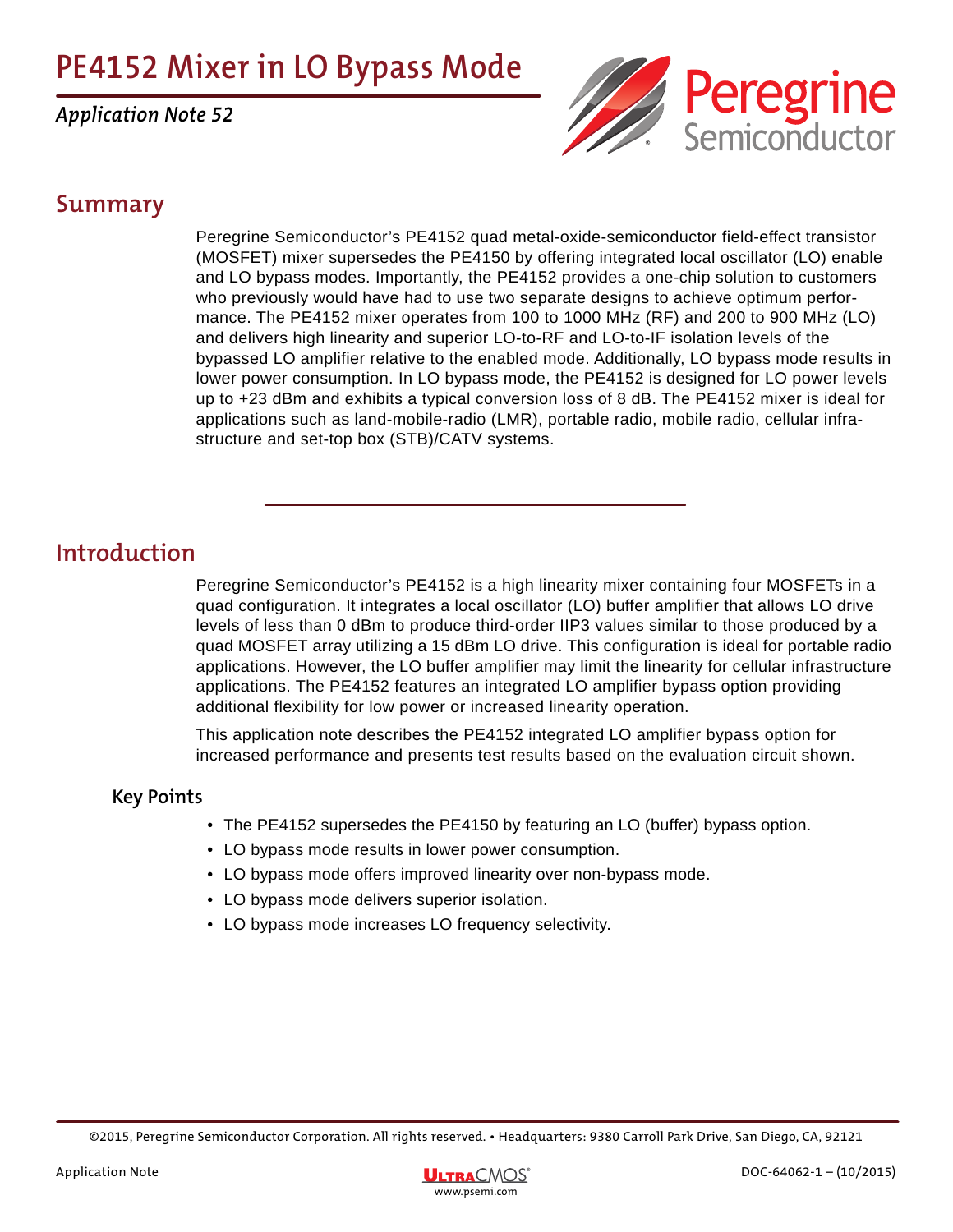

### **Product Overview**

The PE4152 is a high linearity quad MOSFET mixer with an integrated LO amplifier. The LO amplifier allows for LO input drive levels of less than 0 dBm to produce IIP3 values similar to those produced by a quad MOSFET array utilizing a 15 dBm LO drive. The PE4152 operates with differential signals at the RF and IF ports and the integrated LO buffer amplifier drives the mixer core. The PE4152 can be used as an upconverter or a downconverter.

The PE4152 mixer also offers an integrated LO amplifier bypass option providing additional flexibility for low power or increased linearity operation. The bypassed LO amplifier allows superior LO to RF and LO to IF isolation levels relative to the enabled mode.

The PE4152 mixer is manufactured on Peregrine's UltraCMOS® process, a patented variation of silicon-on-insulator (SOI) technology on a sapphire substrate, offering the performance of gallium arsenide (GaAs) with the economy and integration of conventional CMOS.



**Figure 1 •** *PE4152 Block Diagram*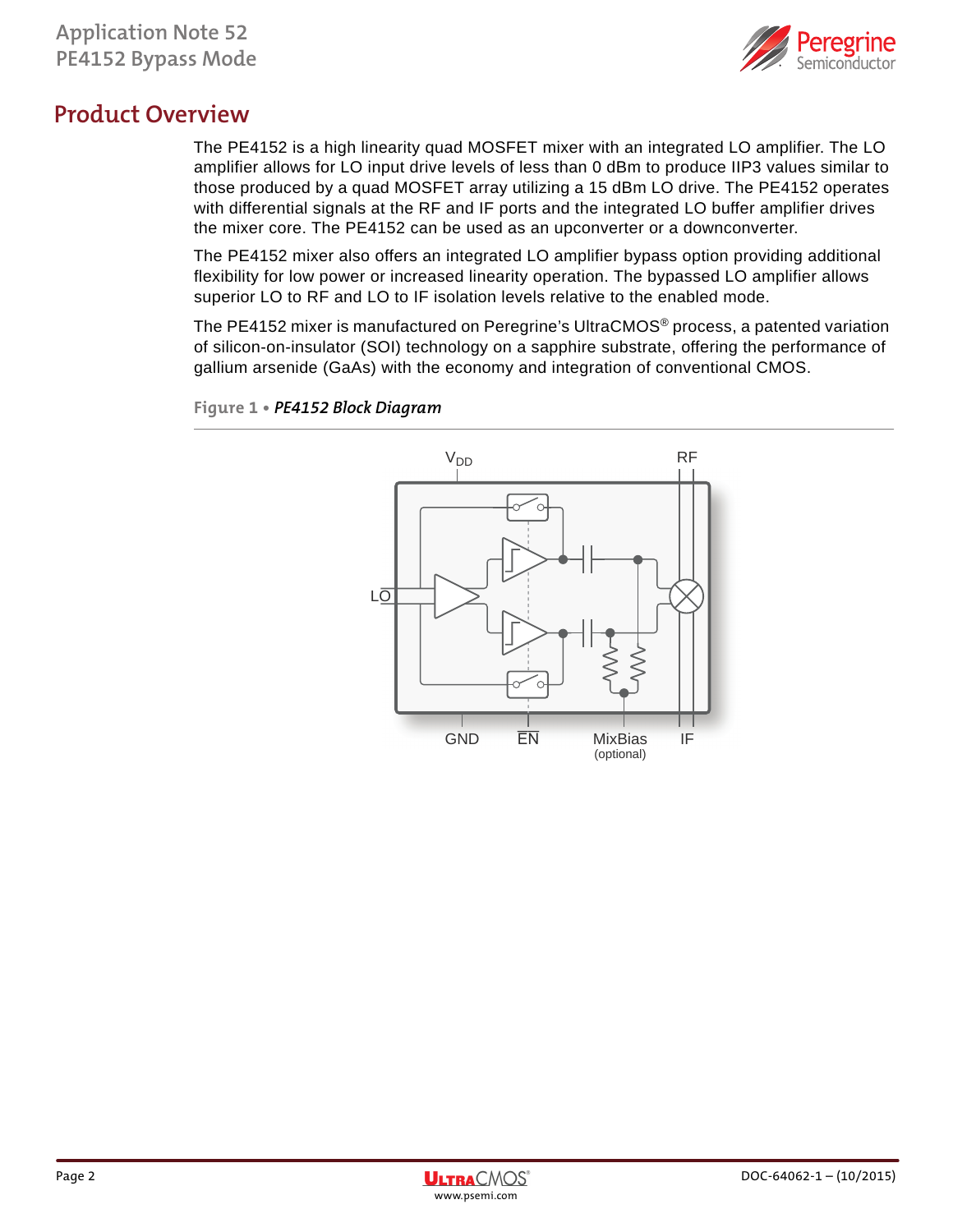

### **LO Bypass Mode**

The PE4152 and PE4150 mixers have been characterized with RF signals from 100 to 1000 MHz and LO signals from 200 to 900 MHz and yield IF signals from 30 to 130 MHz. Both mixers include an LO buffer amplifier, but the PE4150 offers no LO buffer bypass capability. In LO bypass mode, the PE4152 is designed for LO power levels up to +23 dBm and exhibits a typical conversion loss of 8 dB. The typical input IP3 performance is +27 dBm. The LO-to-RF and LO-to-IF isolation are typically 60 dB, whereas the RF-to-IF isolation is typically 45 dB.

External baluns are used on the RF, LO and IF pins to provide unbalanced-balanced transformation to the differential ports. Selecting a balun with the best amplitude and phase balance will result in better common mode rejection. A 1:1 balun transformer was used to achieve maximum linearity. A higher-ratio balun may offer better amplitude and phase match, but increases the impedance and, therefore, the voltage to the device, causing compression to occur sooner.

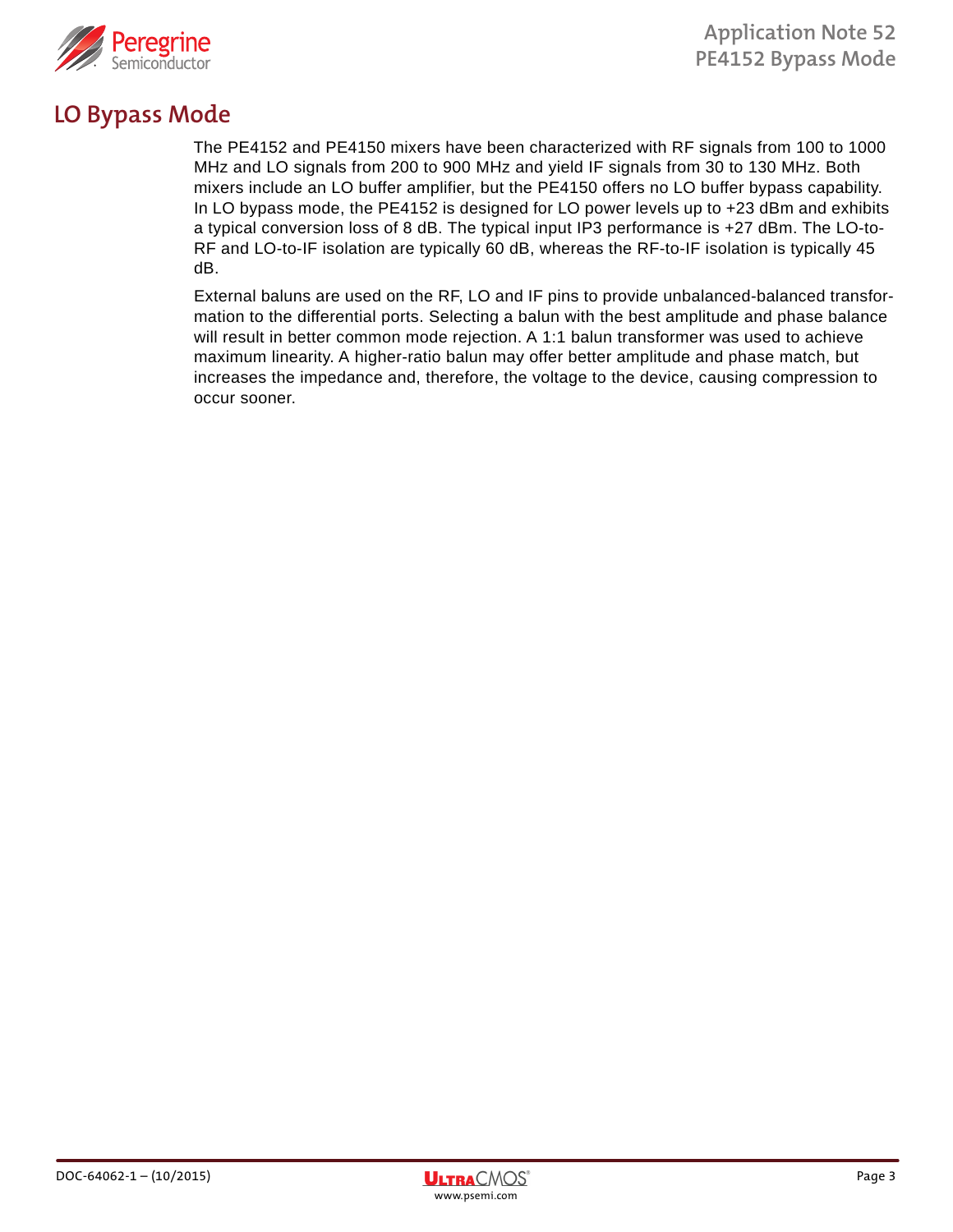

## **Evaluation Schematic**

**Figure 2** shows the PE4152 evaluation schematic. The baluns selected are the ATB2012- 50011 balun transformers from TDK. These wire-wound baluns offer acceptable amplitude and phase balance across the 100 to 1000 MHz frequency range (**Figure 3**). The LO bypass mode is selected by applying an active high signal to pin 6.

#### **Figure 2 •** *PE4152 Evaluation Schematic*



#### **Notes:**

- 1) For PCB use PRT-60631-03.
- 2) Add jumper between pins 2 and 3 of J15.
- 3) Caution: Contains parts and assemblies susceptible to damage by electrostatic discharge (ESD).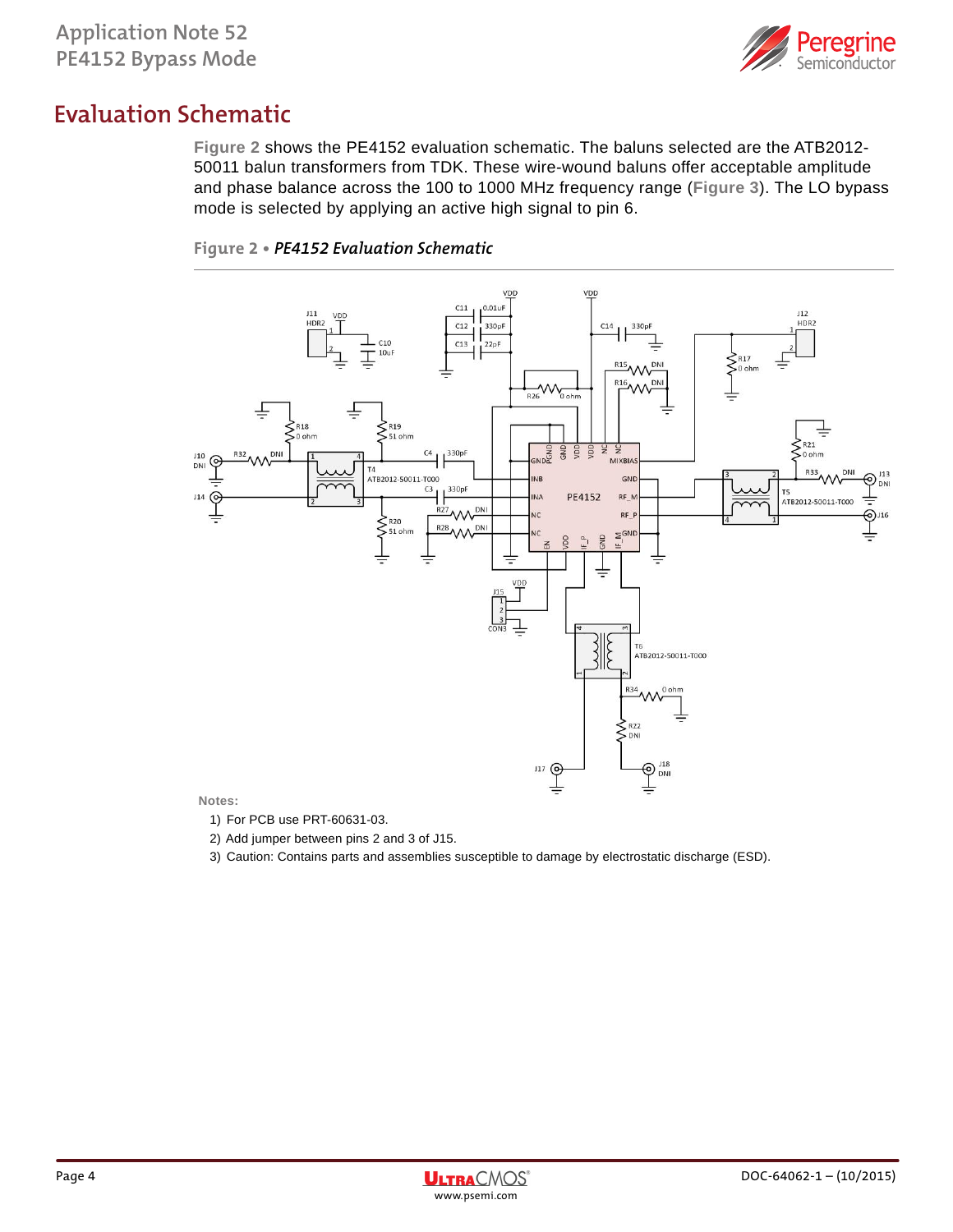





**Note: \*** Graphs courtesy of the Frequency Characteristics section of the ATB series RF Components datasheet from TDK Corporation.

### **Evaluation Board**

**Figure 4** presents the evaluation board for the PE4152 mixer.

**Figure 4 •** *PE4152 Mixer Evaluation Board*



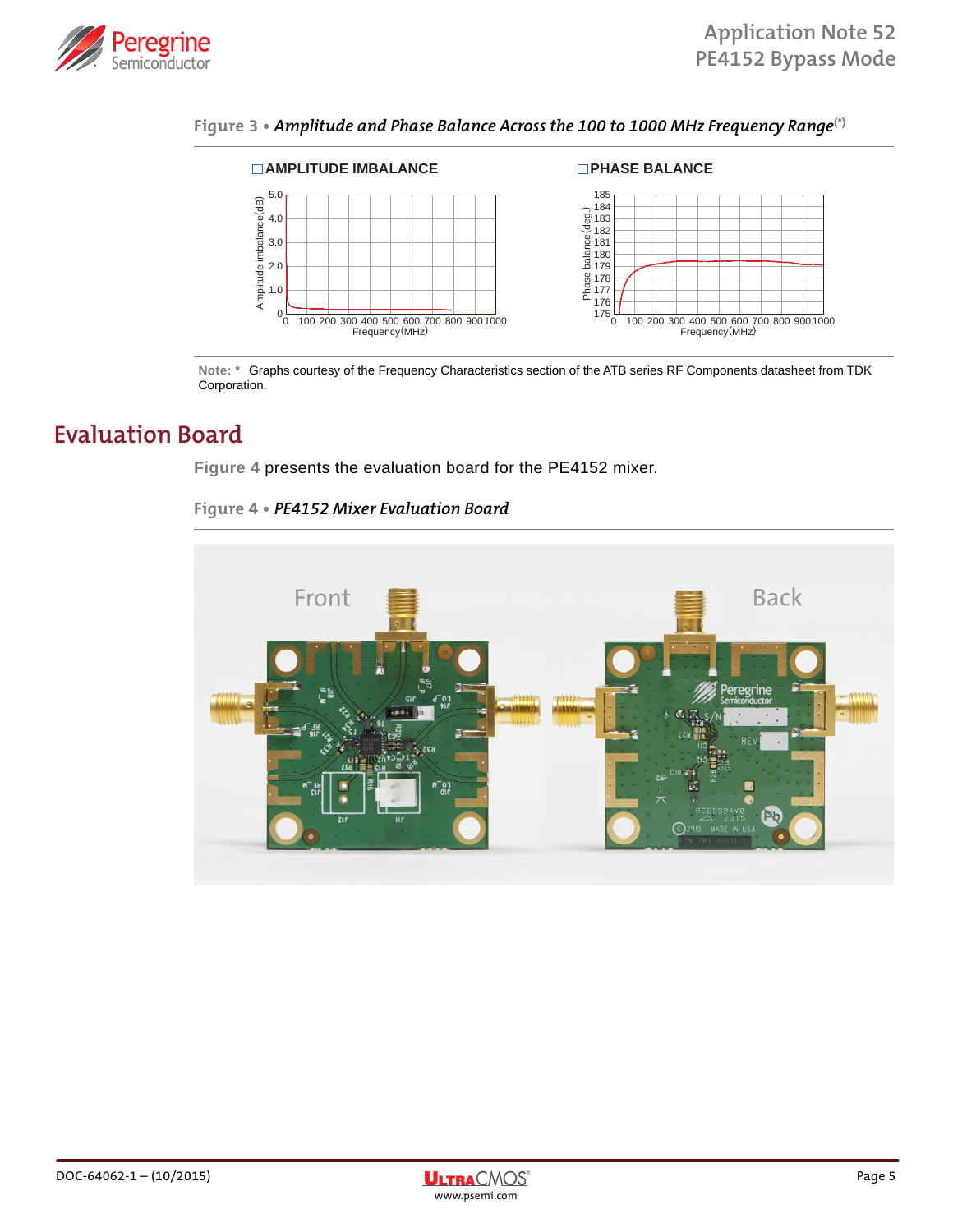

### **Measured Results**

**Figure 5** through **Figure 11** present the typical performance over temperature between the LO enable and bypass modes for the PE4152. The test conditions for the LO enable mode were  $V_{DD} = 3V$ , RF power = 2 dBm, LO power = -10 dBm and IF = 109.65 MHz. The same conditions were used for the LO bypass mode except for LO power of +23 dBm.

Improvement in power consumption is demonstrated in **Figure 5**, indicating the LO buffer amplifier typically draws 10 mA of current. **Figure 6** presents conversion loss. **Figure 7** and **Figure 8** demonstrate the improvement in linearity. Most notable is the superior LO-to-RF and LO-to-IF isolation levels of the bypassed LO amplifier relative to the enabled mode as indicated in **Figure 9** and **Figure 10**. **Figure 11** presents RF-IF isolation.



**Figure 5 •** *IDD*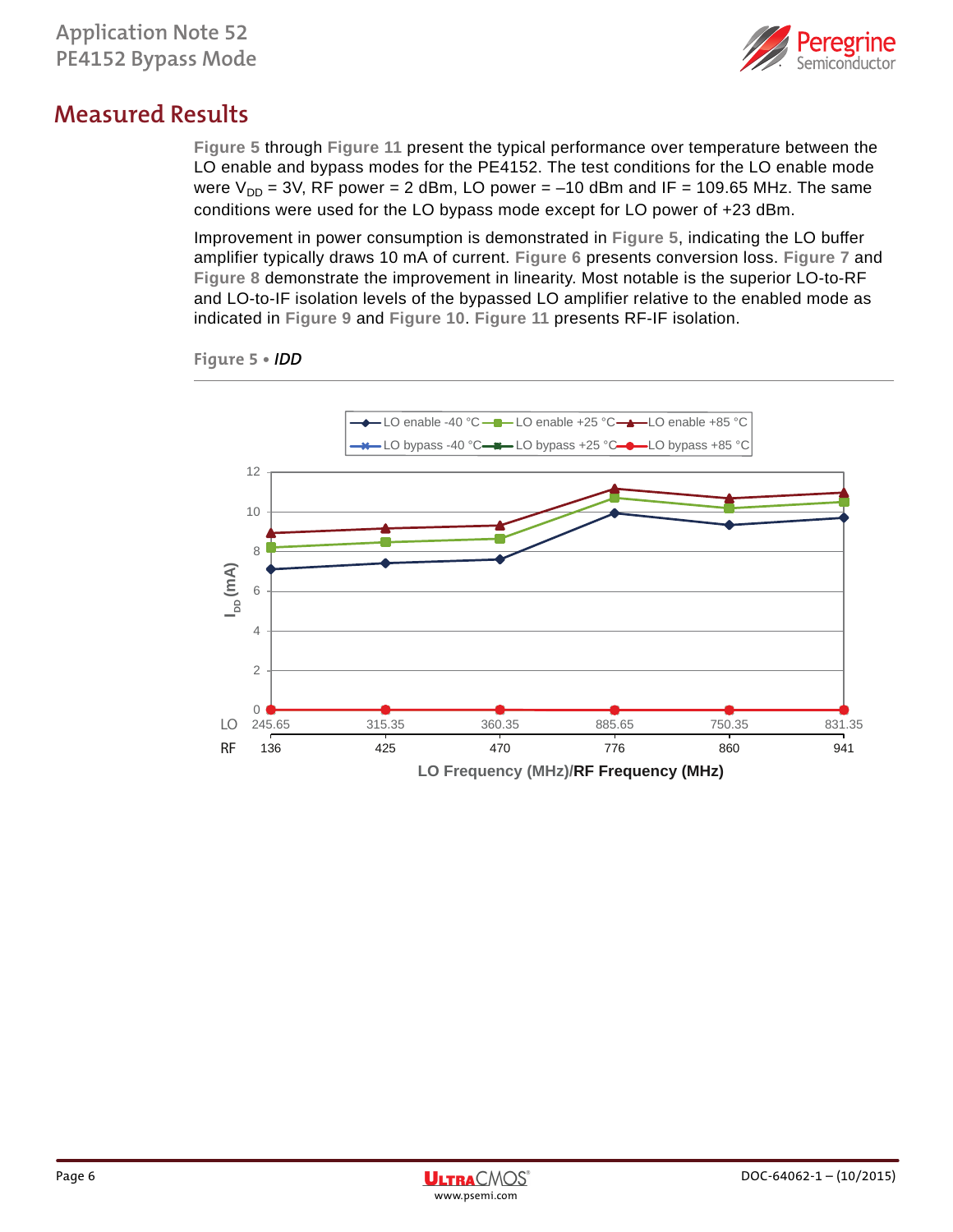

#### **Figure 6 •** *Conversion Loss*



**Figure 7 •** *IIP3*



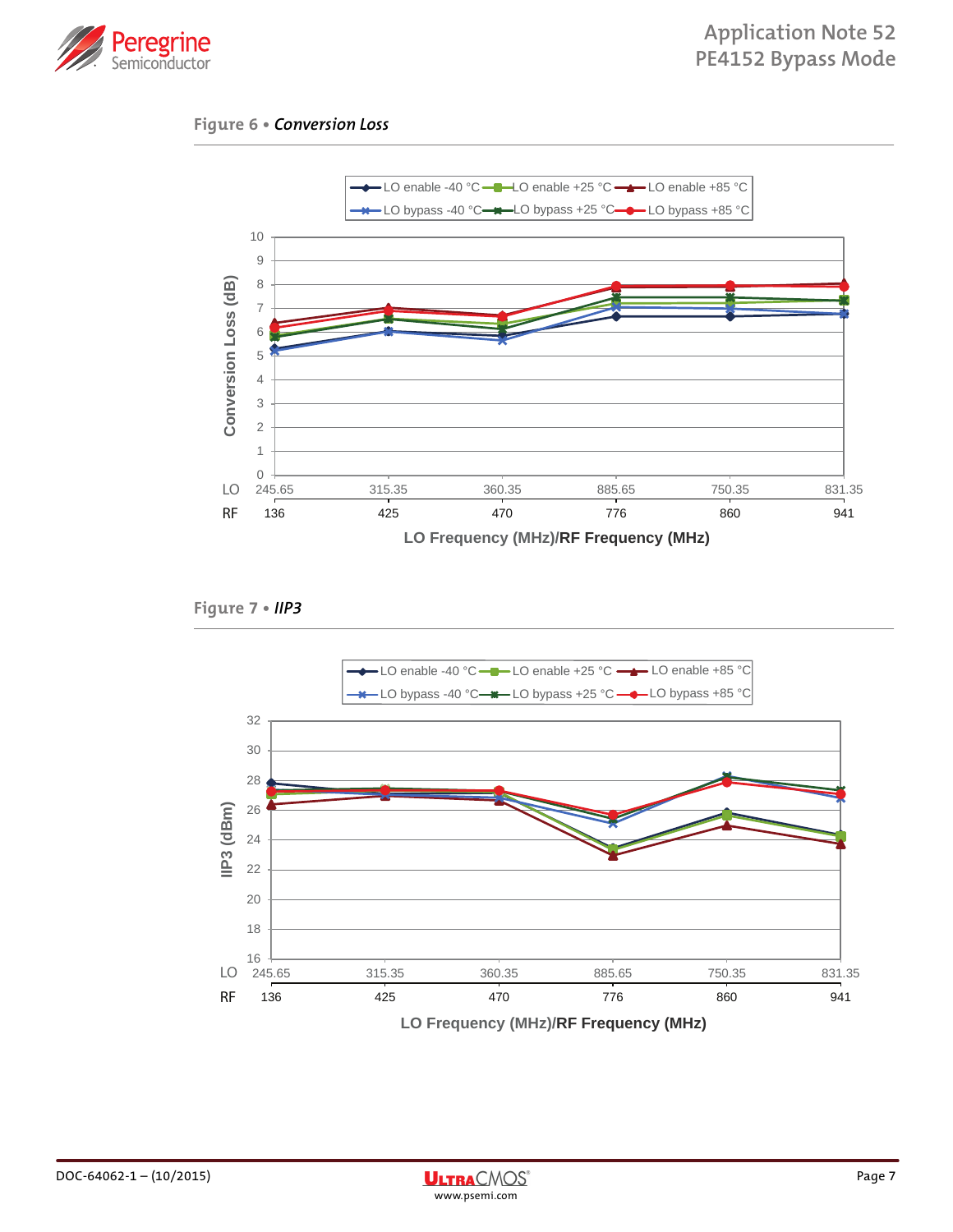### **Application Note 52 PE4152 Bypass Mode**



#### **Figure 8 •** *IIP2*





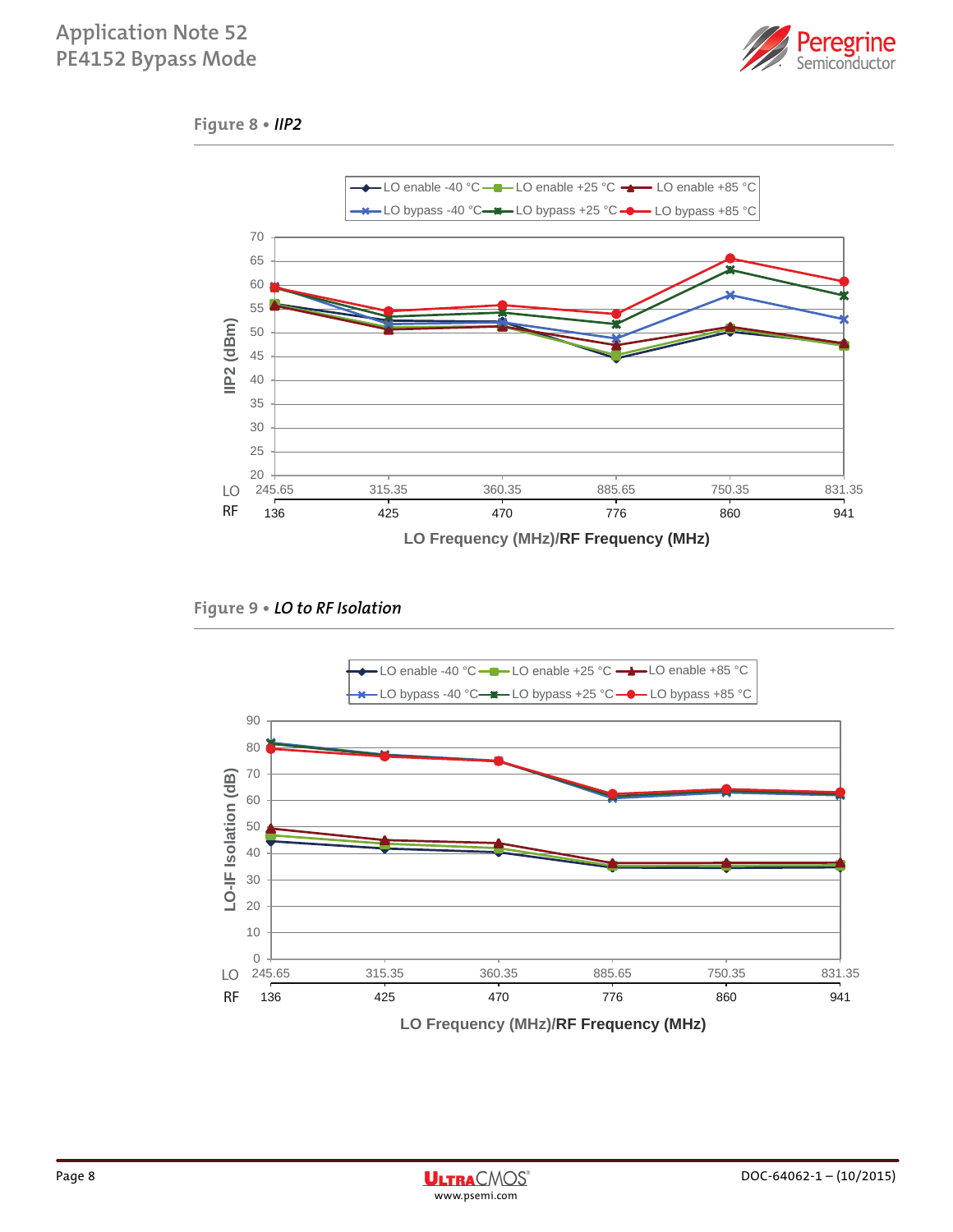

#### **Figure 10 •** *LO to IF Isolation*





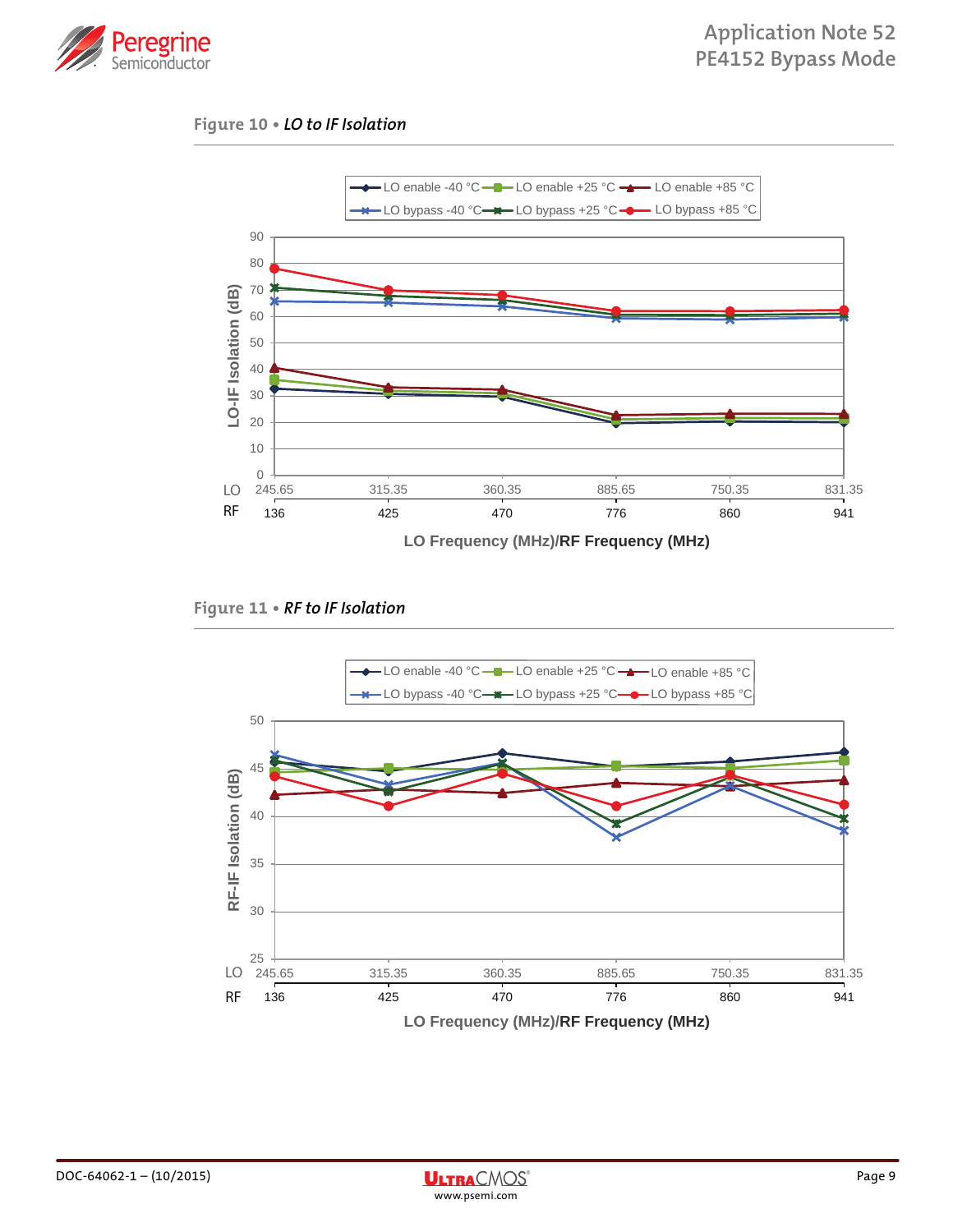

## **Reciprocal Mixing and Blocker Noise Performance**

Reciprocal mixing occurs when a blocker enters the mixer and mixes with the LO phase noise that is near the frequency of the blocker. Reciprocal mixing can increase noise and distortion, thus reducing the SNR performance of the receiver.

Desensitization is the measure of a receiver's ability to reject signals that are offset from the desired signal's frequency.**(1)** Receiver desensitization as a result of an interfering signal is an important parameter for any receiver. In order to meet the TIA**(2)** interference reference standards, the input referred noise at the mixer must remain less than a specified level in the presence of a blocker. The PE4152 offers excellent blocker rejection performance.

The test setup for the PE4152 in **Figure 12** is used to demonstrate the noise floor increase as a result of reciprocal mixing from the LO into the IF band with a blocking signal 10 MHz away from the main signal. The IF power measurements are made on a spectrum analyzer downstream from the band pass filter (BPF), which is used at the IF port to suppress the 99.65 MHz tone from the mixer output. A worst-case mixer conversion loss of 8 dB is used to refer the IF power back to the RF input.

**Notes:** 

- 1) Motorola's Interference Technical Appendix, Issue 1.41 (February 2002).
- 2) Telecommunications Industry Association.

#### **Figure 12 •** *PE4152 Test Setup of IF Output with Blocker Interferer Present at RF Port***(\*)**



#### **Note: \*** +10 MHz CW Blocker, LO = 489.65 MHz, IF = 109.65 MHz.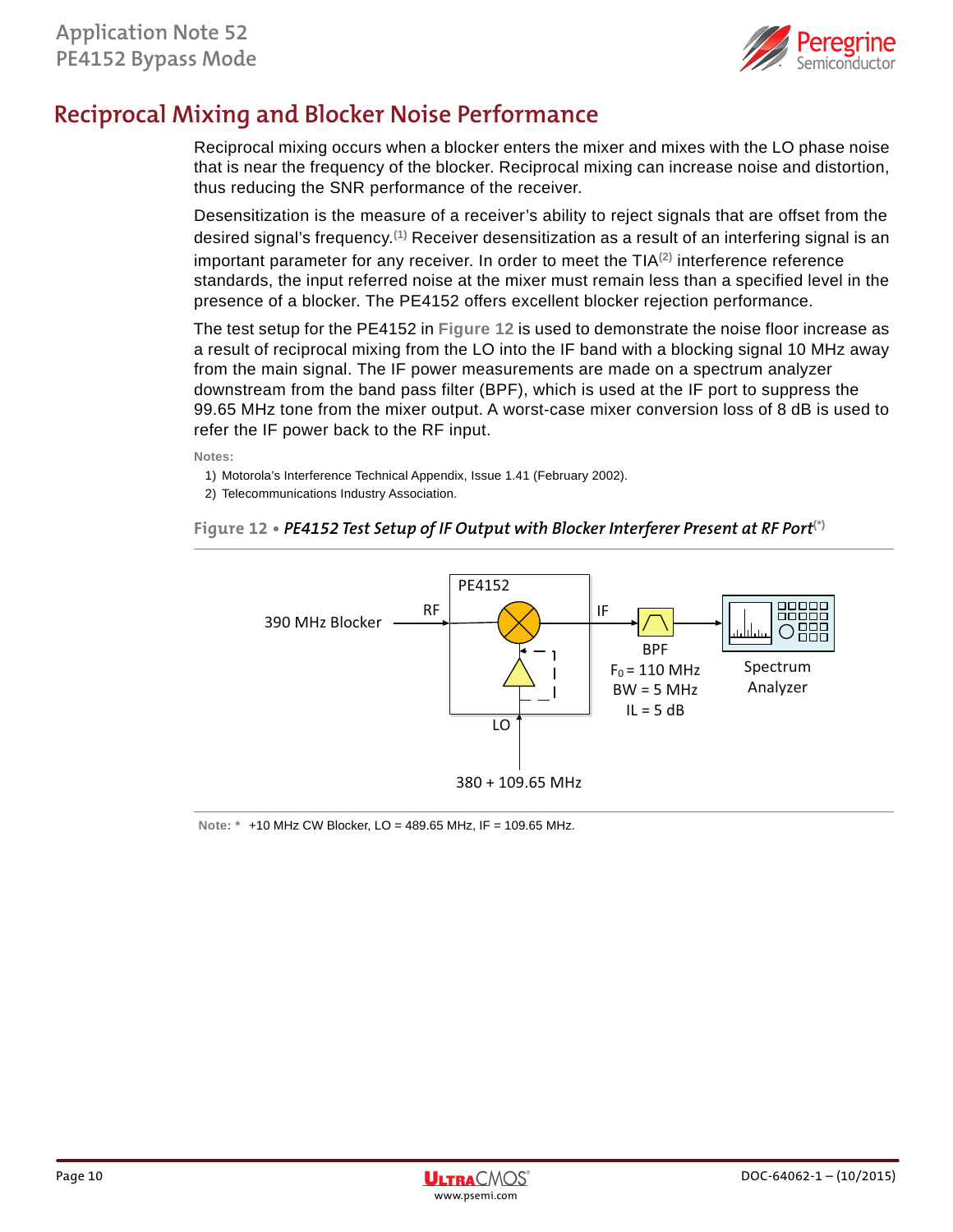

**Table 1** shows the increase in the noise floor as a result of the blocker signal for different power levels. Note that the filter insertion loss has been included in the spectrum analyzer offset.

| <b>Mode</b>                                                                                                          | <b>LO Power</b><br>(dBm) | <b>RF/Blocker</b><br>(dBm) | <b>IF Power</b><br>(dBm) | <b>RF Referred</b><br>(dBm) |
|----------------------------------------------------------------------------------------------------------------------|--------------------------|----------------------------|--------------------------|-----------------------------|
|                                                                                                                      | <b>OFF</b>               | <b>OFF</b>                 | $-167$                   |                             |
|                                                                                                                      |                          | $-19$                      | $-152.8$                 | $-144.8$                    |
|                                                                                                                      |                          | $-16$                      | $-151.6$                 | $-143.6$                    |
|                                                                                                                      |                          | $-13$                      | $-151.2$                 | $-143.2$                    |
| LO Enable                                                                                                            |                          | $-10$                      | $-148.9$                 | $-140.9$                    |
|                                                                                                                      | $-7$                     | $-7$                       | $-147.4$                 | $-139.4$                    |
|                                                                                                                      |                          | $-4$                       | $-147.1$                 | $-139.1$                    |
|                                                                                                                      |                          | $-1$                       | $-144.5$                 | $-136.5$                    |
|                                                                                                                      |                          | $\overline{2}$             | $-142.4$                 | $-134.4$                    |
|                                                                                                                      | 23                       | $-19$                      | $-151.1$                 | $-143.1$                    |
|                                                                                                                      |                          | $-16$                      | $-149.9$                 | $-141.9$                    |
|                                                                                                                      |                          | $-13$                      | $-148.2$                 | $-140.2$                    |
| LO Bypass                                                                                                            |                          | $-10$                      | $-147.8$                 | $-139.8$                    |
|                                                                                                                      |                          | $-7$                       | $-147.9$                 | $-139.9$                    |
|                                                                                                                      |                          | $-4$                       | $-144.2$                 | $-136.2$                    |
|                                                                                                                      |                          | $-1$                       | $-144.9$                 | $-136.9$                    |
|                                                                                                                      |                          | $\overline{2}$             | $-140.8$                 | $-132.8$                    |
| Note: * Noise performance results in the presence of a blocker @ +25 °C, $V_{DD} = 3V$ , unless otherwise specified. |                          |                            |                          |                             |

#### **Table 1 •** *PE4152 Noise Performance Results in the Presence of a Blocker***(\*)**

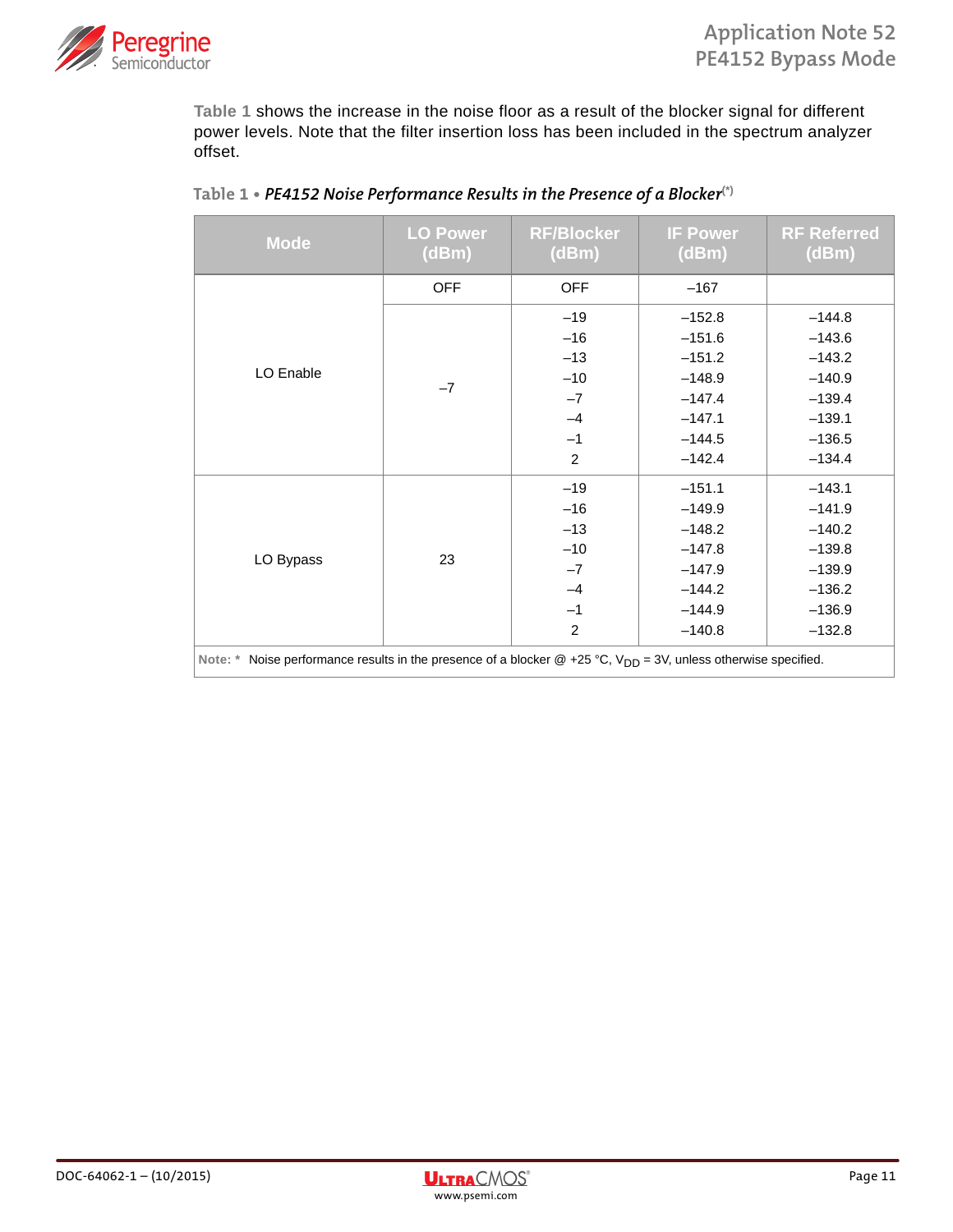

### **Absolute Maximum Ratings**

Exceeding absolute maximum ratings listed in **Table 2** may cause permanent damage. Operation should be restricted to the limits listed in **Table 3**. Operation between operating range maximum and absolute maximum for extended periods may reduce reliability.

#### **ESD Precautions**

When handling the PE4152 UltraCMOS device, observe the same precautions as with any other ESD-sensitive device. Although the PE4152 mixer contains circuitry to protect it from damage owing to ESD, precautions should be taken to avoid exceeding the rating specified in **Table 2**.

### **Latch-Up Immunity**

Unlike conventional CMOS devices, UltraCMOS devices are immune to latch-up.

#### **Table 2 •** *Absolute Maximum Ratings for PE4152*

| <b>Parameter/Condition</b>                          | Min   | <b>Max</b> | <b>Unit</b> |  |
|-----------------------------------------------------|-------|------------|-------------|--|
| Supply voltage, V <sub>DD</sub>                     |       | 4.0        | V           |  |
| Maximum DC plus peak AC across drain-source         |       | ±3.3       | $\vee$      |  |
| Maximum DC current across drain-source              |       | 6          | mA          |  |
| Maximum AC current across drain-source              |       | 36         | $mA_{P-P}$  |  |
| Storage temperature range                           | $-65$ | $+150$     | °C          |  |
| Operating junction temperature                      |       | $+125$     | °C          |  |
| ESD voltage HBM, all $pins(*)$                      |       | 1000       | V           |  |
| Note: * Human body model (MIL-STD 883 Method 3015). |       |            |             |  |

## **Recommended Operating Conditions**

**Table 3** lists the recommending operating conditions for the PE4152 mixer. The PE4152 mixer should not be operated outside these parameters.

#### **Table 3 •** *Recommended Operating Conditions for PE4152*

| <b>Parameter</b>                | <b>Min</b> | Typ | <b>Max</b> | <b>Unit</b>     |
|---------------------------------|------------|-----|------------|-----------------|
| Supply voltage, V <sub>DD</sub> | 2.9        |     | 3.1        | $\vee$          |
| Operating temperature range     | $-40$      |     | $+85$      | °C              |
| LO input power (LO enable)      | $-10$      |     | $-6$       | dB <sub>m</sub> |
| LO input power (LO bypass)      |            |     | 23         | dBm             |
| RF input power (LO enable)      |            |     | 2          | dBm             |
| RF input power (LO bypass)      |            |     | 2          | dBm             |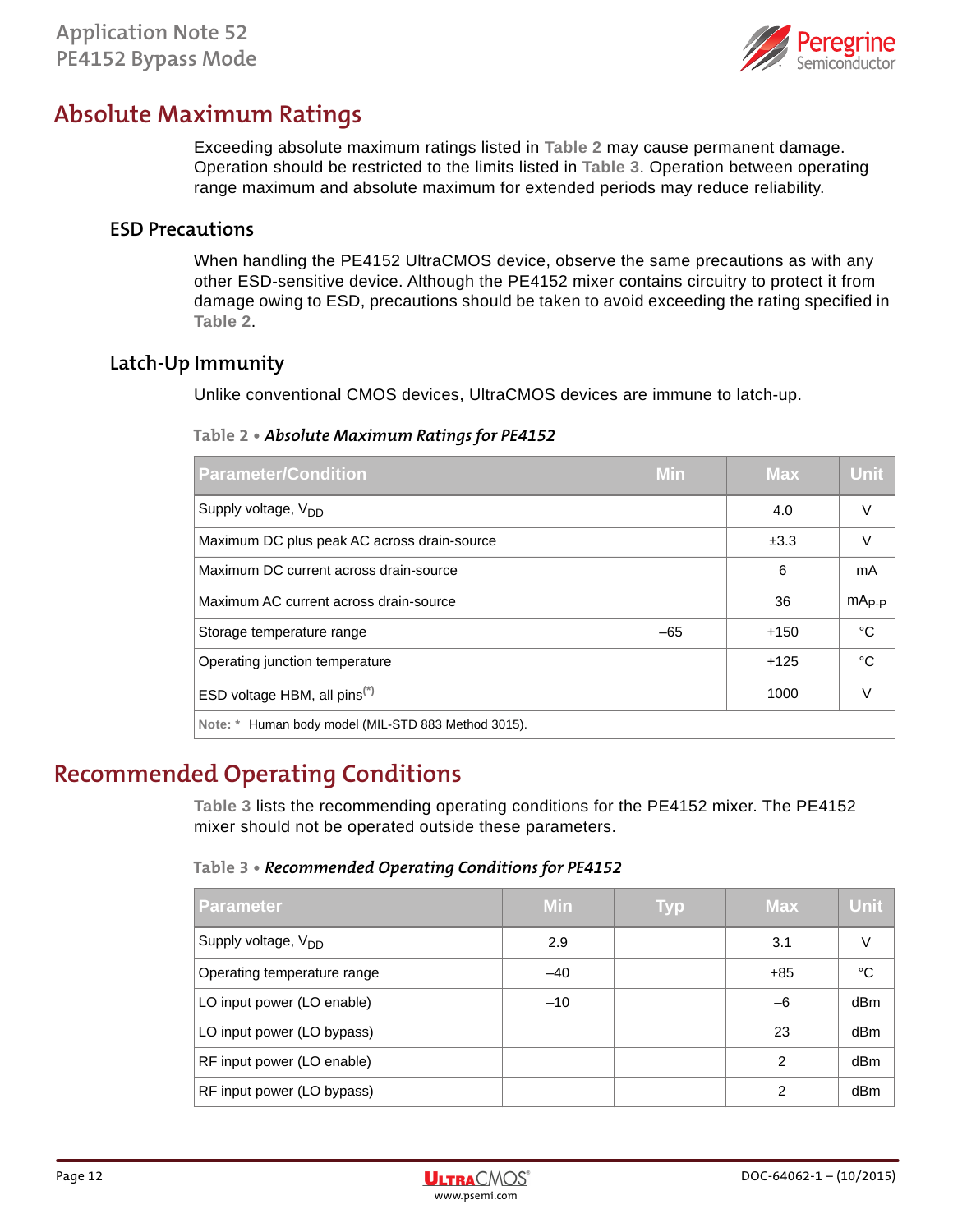

## **Electrical Specifications**

Table 4 and Table 5 provide the PE4152 key electrical specifications  $@ +25 °C$ ,  $V_{DD} = 3.0 V$ , unless otherwise specified.

| <b>Parameter</b>                  | <b>Condition</b>                                                           | Min                                                      | <b>Typ</b> | <b>Max</b>                                               | Unit                                                                             |  |
|-----------------------------------|----------------------------------------------------------------------------|----------------------------------------------------------|------------|----------------------------------------------------------|----------------------------------------------------------------------------------|--|
| LO enable mode                    |                                                                            |                                                          |            |                                                          |                                                                                  |  |
| Current drain                     | A function of frequency                                                    |                                                          | 9.5        | 13.5                                                     | mA                                                                               |  |
| Off state leakage current         |                                                                            |                                                          |            | 20                                                       | μA                                                                               |  |
| RF input frequency                | VHF band<br>UHF1 band<br>UHF2 band<br>700 MHz<br>800 MHz<br>900 MHz        | 136<br>380<br>450<br>764<br>851<br>935                   |            | 174<br>470<br>520<br>776<br>870<br>941                   | <b>MHz</b><br><b>MHz</b><br><b>MHz</b><br><b>MHz</b><br><b>MHz</b><br><b>MHz</b> |  |
| LO frequency                      | VHF band<br>UHF1 band<br>UHF2 band<br><b>700 MHz</b><br>800 MHz<br>900 MHz | 245.65<br>270.35<br>340.35<br>873.65<br>741.35<br>825.35 |            | 283.65<br>360.35<br>410.35<br>885.65<br>760.35<br>831.35 | <b>MHz</b><br><b>MHz</b><br><b>MHz</b><br><b>MHz</b><br><b>MHz</b><br><b>MHz</b> |  |
| IF output frequency               |                                                                            |                                                          | 109.65     |                                                          | <b>MHz</b>                                                                       |  |
| LO input power                    |                                                                            | $-10$                                                    |            | $-6$                                                     | dBm                                                                              |  |
| RF input power                    |                                                                            |                                                          |            | 2                                                        | dBm                                                                              |  |
| Conversion loss <sup>(1)</sup>    | VHF, UHF1, UHF2<br>700, 800 and 900 MHz                                    |                                                          | 6.5<br>7.5 | 8.0<br>8.7                                               | dВ<br>dB                                                                         |  |
| Input $IP3^{(2)}$                 |                                                                            | 20                                                       | 25         |                                                          | dBm                                                                              |  |
| Input $IP2^{(3)}$                 | VHF, UHF1, UHF2<br>700, 800 and 900 MHz                                    | 41<br>35                                                 | 52<br>50   |                                                          | dBm<br>dBm                                                                       |  |
| RF to IF isolation <sup>(4)</sup> | VHF, UHF1, UHF2<br>700, 800 and 900 MHz                                    | 35<br>25                                                 | 45<br>45   |                                                          | dB<br>dB                                                                         |  |
| LO to IF isolation                |                                                                            | 18                                                       | 30         |                                                          | dB                                                                               |  |
| LO to RF isolation                |                                                                            | 25                                                       | 30         |                                                          | dB                                                                               |  |

**Table 4 •** *PE4152 Electrical Specifications—LO Enable Mode* 

**Notes:** 

1) Measured with a 1:1 balun on the RF and IF ports.

2) Measured with two tones at 2 dBm, 100 kHz spacing.

3) Measured with half-IF method.

4) Measured with an input frequency equal with IF.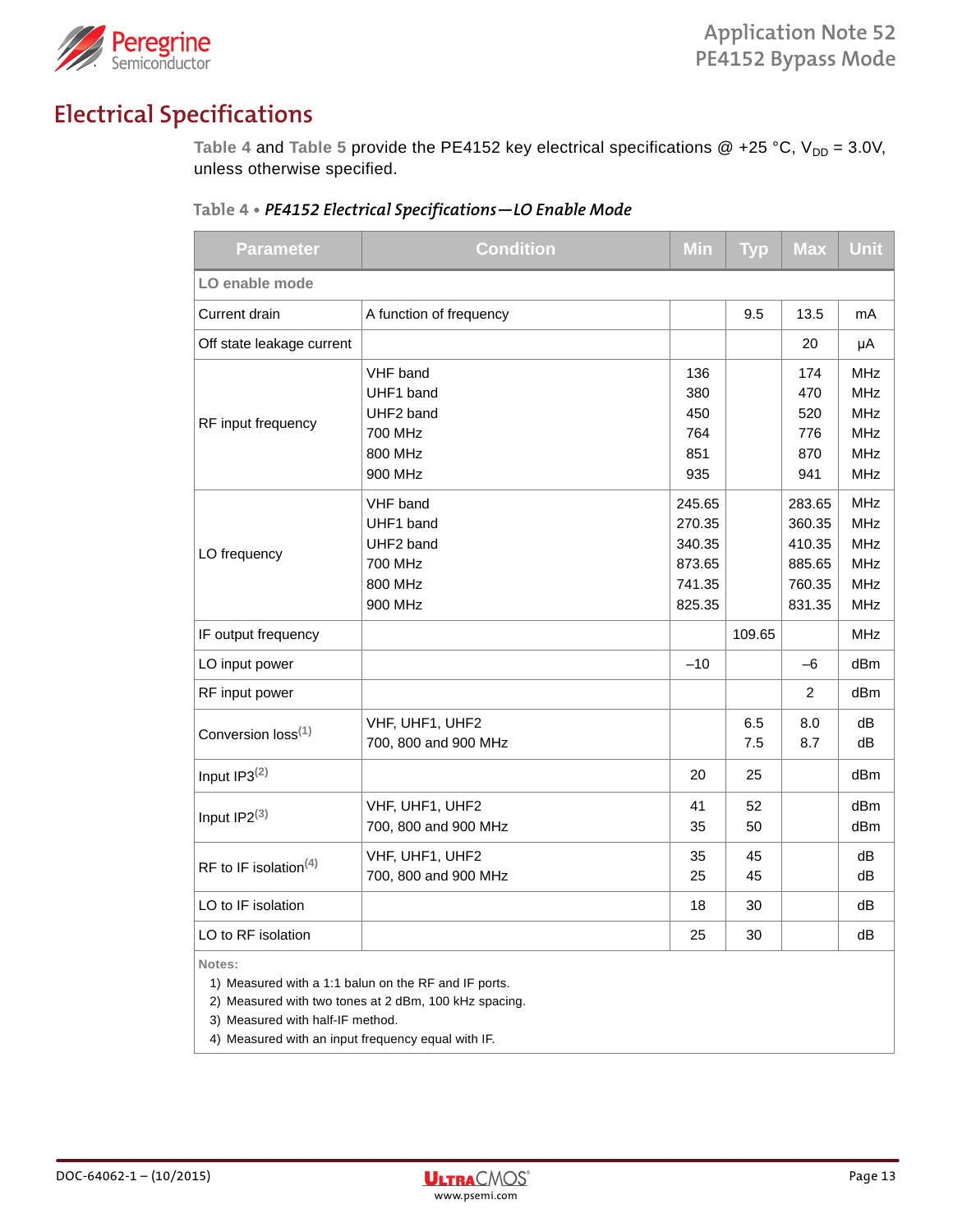

| Table 5 • PE4152 Electrical Specifications - LO Bypass Mode |
|-------------------------------------------------------------|
|                                                             |

| Parameter                                                                                                               | <b>Condition</b>                                                    | <b>Min</b>                                               | <b>Typ</b> | <b>Max</b>                                               | <b>Unit</b>                                                                      |
|-------------------------------------------------------------------------------------------------------------------------|---------------------------------------------------------------------|----------------------------------------------------------|------------|----------------------------------------------------------|----------------------------------------------------------------------------------|
| LO bypass mode                                                                                                          |                                                                     |                                                          |            |                                                          |                                                                                  |
| Off state leakage current                                                                                               |                                                                     |                                                          | 20         |                                                          | μA                                                                               |
| RF input frequency                                                                                                      | VHF band<br>UHF1 band<br>UHF2 band<br>700 MHz                       | 136<br>380<br>450<br>764                                 |            | 174<br>470<br>520<br>776                                 | <b>MHz</b><br><b>MHz</b><br><b>MHz</b><br><b>MHz</b>                             |
|                                                                                                                         | 800 MHz<br>900 MHz                                                  | 851<br>935                                               |            | 870<br>941                                               | <b>MHz</b><br><b>MHz</b>                                                         |
| LO frequency                                                                                                            | VHF band<br>UHF1 band<br>UHF2 band<br>700 MHz<br>800 MHz<br>900 MHz | 245.65<br>270.35<br>340.35<br>873.65<br>741.35<br>825.35 |            | 283.65<br>360.35<br>410.35<br>885.65<br>760.35<br>831.35 | <b>MHz</b><br><b>MHz</b><br><b>MHz</b><br><b>MHz</b><br><b>MHz</b><br><b>MHz</b> |
| IF output frequency                                                                                                     |                                                                     |                                                          | 109.65     |                                                          | MHz                                                                              |
| LO input power                                                                                                          |                                                                     |                                                          |            | 23                                                       | dBm                                                                              |
| RF input power                                                                                                          |                                                                     |                                                          |            | 2                                                        | dBm                                                                              |
| Conversion loss <sup>(1)</sup>                                                                                          | VHF, UHF1, UHF2<br>700, 800 and 900 MHz                             |                                                          | 6.5<br>7.5 | 8.0<br>8.7                                               | dB<br>dB                                                                         |
| Input IP3(2)                                                                                                            | VHF, UHF1, UHF2<br>700, 800 and 900 MHz                             | 24<br>19                                                 | 26<br>24   |                                                          | dBm<br>dBm                                                                       |
| Input $IP2^{(3)}$                                                                                                       | VHF, UHF1, UHF2<br>700, 800 and 900 MHz                             |                                                          | 46<br>46   |                                                          | dBm<br>dBm                                                                       |
| RF to IF isolation <sup>(4)</sup>                                                                                       | VHF, UHF1, UHF2<br>700, 800 and 900 MHz                             |                                                          | 38<br>38   |                                                          | dB<br>dB                                                                         |
| LO to IF isolation                                                                                                      |                                                                     | 30                                                       | 58         |                                                          | dB                                                                               |
| LO to RF isolation                                                                                                      |                                                                     | 35                                                       | 60         |                                                          | dB                                                                               |
| Notes:<br>1) Measured with a 1:1 balun on the RF and IF ports.<br>2) Measured with two tones at 2 dBm, 100 kHz spacing. |                                                                     |                                                          |            |                                                          |                                                                                  |

3) Measured with half-IF method.

4) Measured with an input frequency equal with IF.

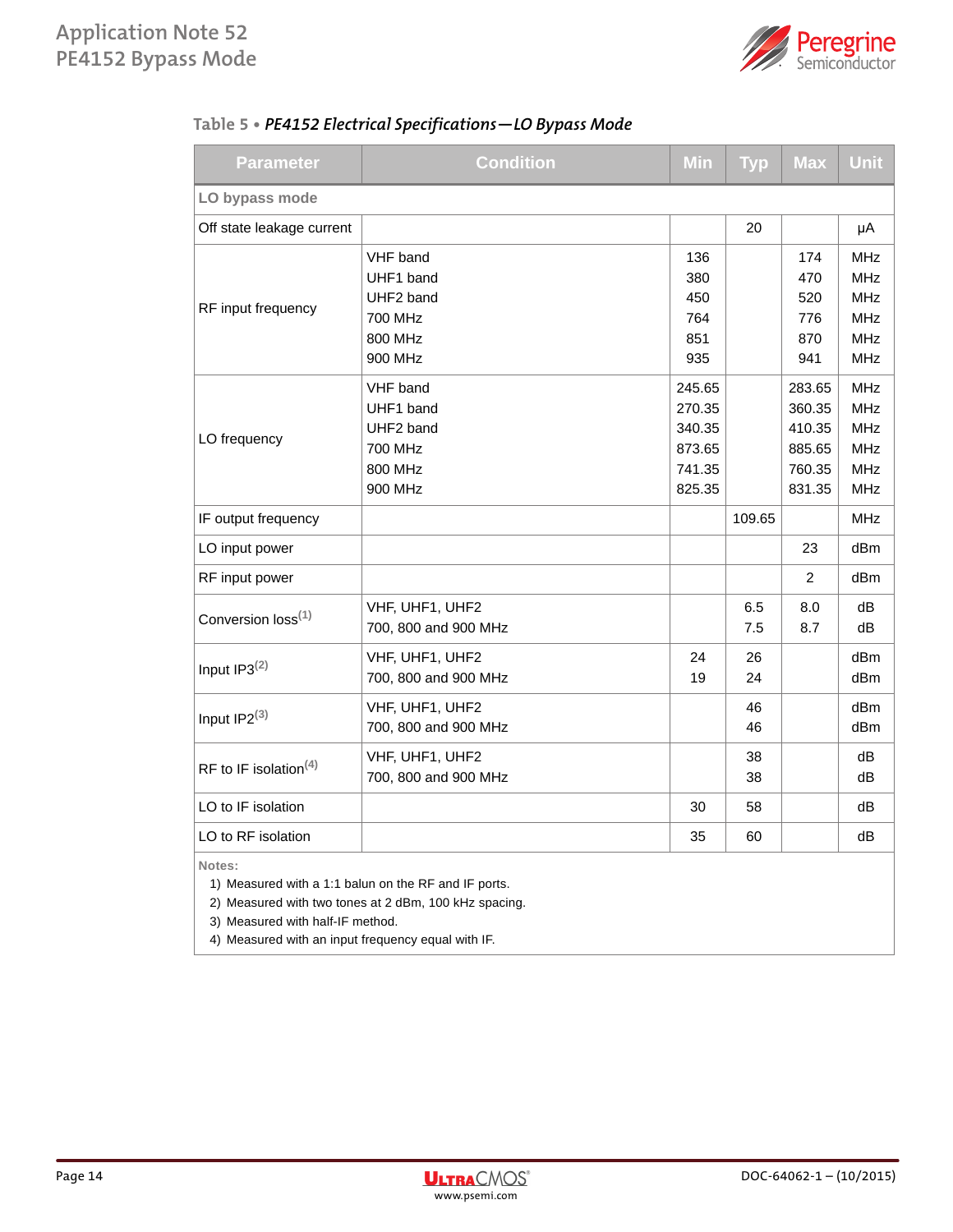

### **Pin Information**

This section provides pinout information for the PE4152 mixer. **Figure 13** shows the PE4152 pin configuration map for the available package. **Table 6** provides a description for each pin.





**Table 6 •** *Pin Descriptions for PE4152*

| Pin No.          | <b>Pin Name</b>                                                                                                                                     | <b>Description</b>                       |  |  |  |
|------------------|-----------------------------------------------------------------------------------------------------------------------------------------------------|------------------------------------------|--|--|--|
| 1, 9, 11, 14, 20 | <b>GND</b>                                                                                                                                          | Ground                                   |  |  |  |
| $\overline{2}$   | LO_M                                                                                                                                                | Minus LO output                          |  |  |  |
| 3                | $LO_P$                                                                                                                                              | Positive LO output                       |  |  |  |
| 4, 5, 16, 17     | <b>NC</b>                                                                                                                                           | No connect                               |  |  |  |
| 6                | <b>EN</b>                                                                                                                                           | LO enable (active low)                   |  |  |  |
| 7, 18, 19        | V <sub>DD</sub>                                                                                                                                     | Supply voltage                           |  |  |  |
| 8                | $IF_P$                                                                                                                                              | Positive IF port                         |  |  |  |
| 10               | IF_M                                                                                                                                                | Minus IF port                            |  |  |  |
| 12               | $RF_P$                                                                                                                                              | Positive RF input                        |  |  |  |
| 13               | RF_M                                                                                                                                                | Minus RF port                            |  |  |  |
| 15               | $MixBias(*)$                                                                                                                                        | External mixer bias                      |  |  |  |
| Pad              | <b>GND</b>                                                                                                                                          | Exposed pad: ground for proper operation |  |  |  |
| .                | $\sim$ $\sim$ $\sim$ $\sim$ $\sim$ $\sim$<br>$\mathbf{p} = \mathbf{p} + \mathbf{p}$ , and $\mathbf{p} = \mathbf{p}$ , and $\mathbf{p} = \mathbf{p}$ |                                          |  |  |  |

**Note: \*** For applications where the DC level of the RF and IF ports are not at 0V, the MixBias pin can be set to the equivalent DC bias level. For example, if the RF and IF signals are biased at 1 VDC, a 1V level can be applied to the MixBias pin. This will maintain the RF performance similar to the 0V case. The MixBias pin can be used in both LO states.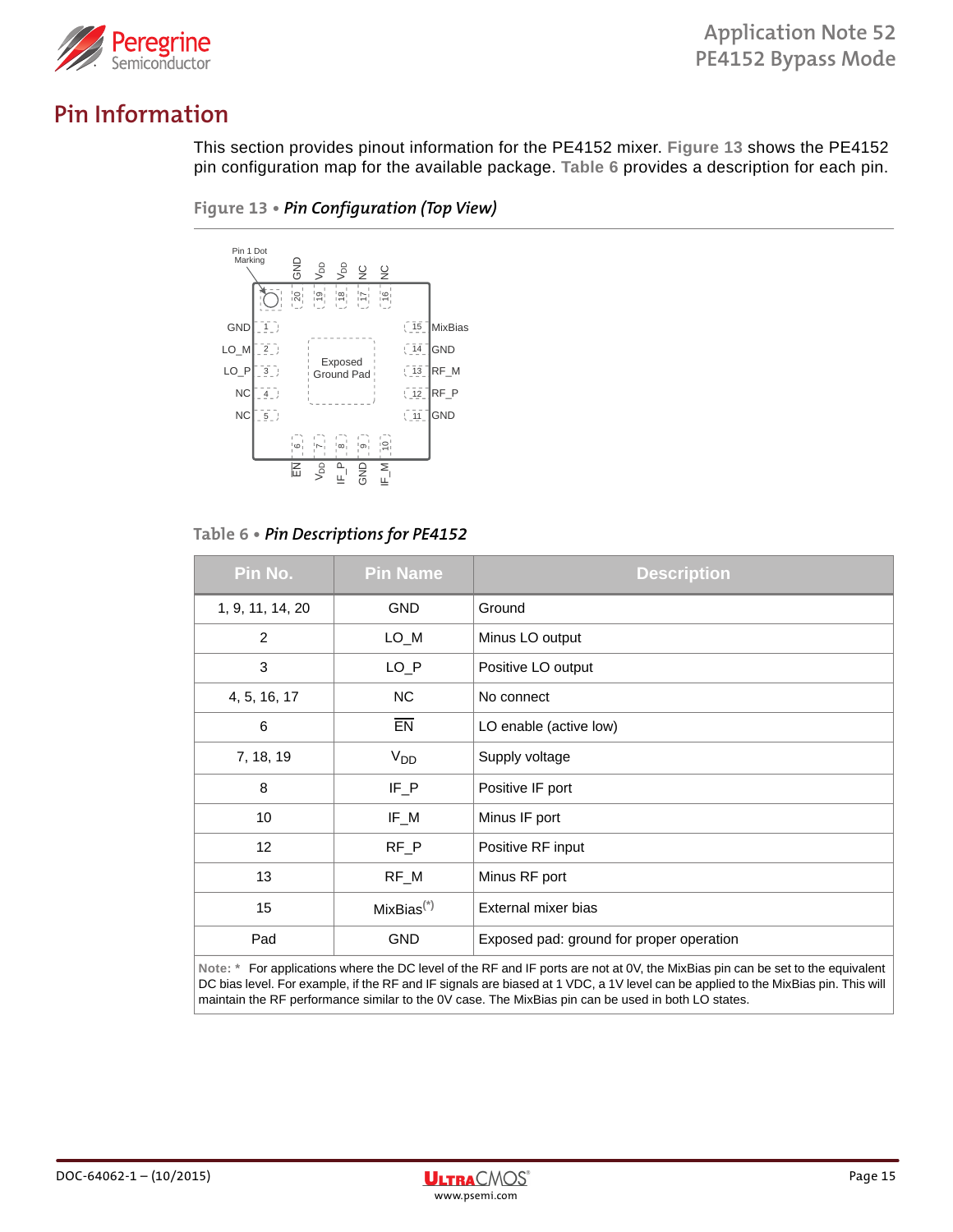

### **Packaging Information**

This section provides packaging data including the moisture sensitivity level, package drawing and package marking information.

### **Moisture Sensitivity Level**

The moisture sensitivity level rating for the PE4152 in the green 20-lead  $4 \times 4 \times 0.85$  mm QFN package is MSL3.

### **Package Drawing**

#### **Figure 14 •** *Package Mechanical Drawing for Green 20-lead 4 × 4 × 0.85 mm QFN*



### **Top Marking Specification**

**Figure 15 •** *Package Marking Specifications for PE4152*